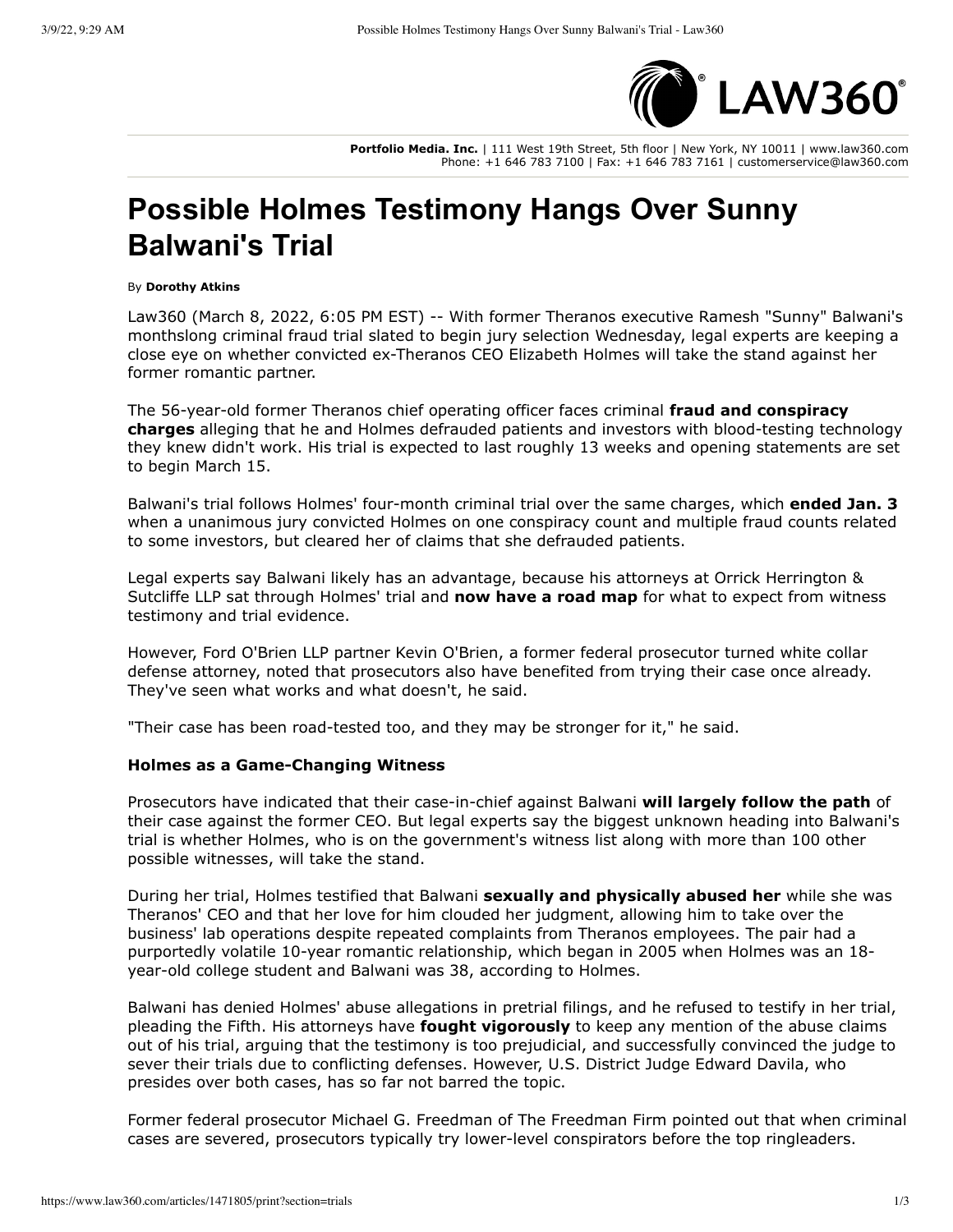"It's sort of like a bellwether trial," Freedman said. "The top people are in no rush to go to trial, but the lower-level people do want to."

Although many perceive Holmes to be the leader of the alleged Theranos conspiracy, she went to trial first. In doing so, she made her allegations against Balwani public, and also cleared a path for her to now cooperate with the government if she so chooses.

O'Brien noted that it's common in criminal conspiracy cases for convicted criminals to cut deals with prosecutors after their trials and to testify against their alleged co-conspirators in exchange for the possibility of a lighter sentence.

"If I was [Holmes' defense counsel] Williams & Connolly LLP, I would seriously consider that opportunity," he said. "In fact, I would raise that proactively with the government."

O'Brien said federal prosecutors may think they have a strong enough case against Balwani without Holmes' cooperation, and there's also a risk that putting Holmes on the stand could make it sound like she's denying her own quilt.

Freedman told Law360 that the only way Holmes' abuse claims against Balwani could come into the record during Balwani's trial is if Holmes testifies.

"If she's not testifying, I can't imagine any universe in which that happens," Freedman said. "I don't think it comes in."

But her testimony could be game-changing and devastating for Balwani's defense, particularly since she said during her trial that Balwani was responsible for creating Theranos' skewed financial projections provided to investors, O'Brien said.

There's also a question of whether Balwani plans to testify in his own defense, which legal experts say is unlikely since he refused to take the stand during Holmes' trial. Even if he does testify, he may not do as well as Holmes, O'Brien said.

"I don't think he's as telegenic as she is," he said. "I don't think he has her appeal."

## How Holmes' Delayed Sentencing Plays Into Balwani's Trial

Although Holmes was convicted three days into the new year, Judge Davila scheduled her **sentencing for late September** in a move that legal experts say may have been intended to leave open the possibility for Holmes to reach an agreement with prosecutors.

"That's a long way out there," O'Brien said. "That tells me that they're hoping to enlist her as a cooperating witness in [Balwani's] trial, and they're creating that as a possibility."

Freedman said it's not unusual for sentencing hearings to be delayed and for parties to ask for continuances to give time for the probation officer to file a presentencing report and for the parties to respond.

"Logistically, the government and the judge are also quickly pivoting to the new trial," he said. "They're just busy."

Freedman and O'Brien both said that Judge Davila may also have pushed back Holmes' sentencing to avoid any problems that may arise if Holmes were sentenced before Balwani's trial, and to ensure that the court has a clean record in both cases.

Although the deadline for Balwani to accept the government's plea offer has long since passed, legal experts noted that Balwani could cut a plea deal with prosecutors at any time before the jury's verdict. Once trial starts, however, Freedman says a plea deal is less likely.